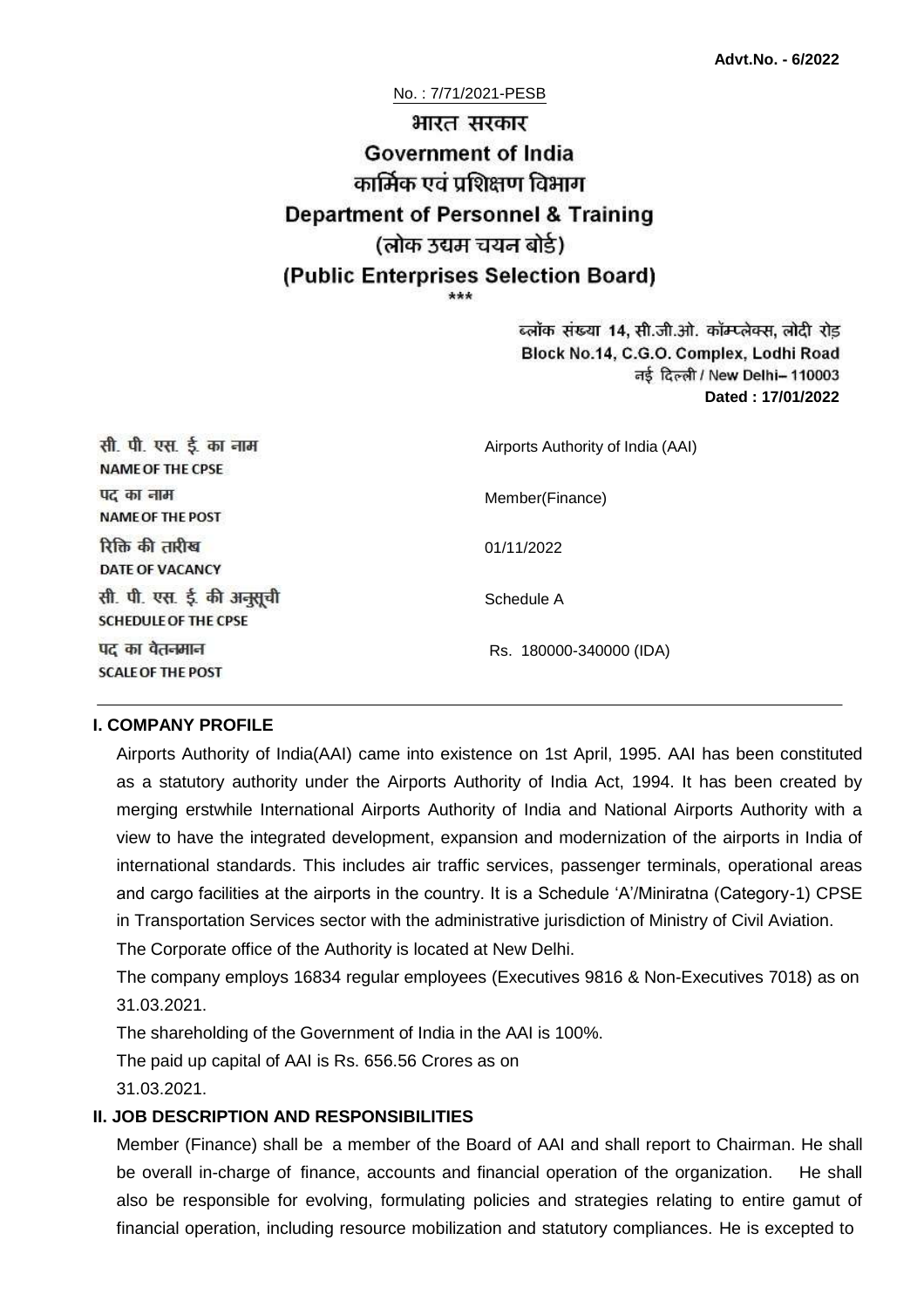play a leadership role and provide effective support in achieving sustained growth of the organization's business.

## **III. ELIGIBILITY**

**1. AGE :** On the date of occurrence of vacancy (DOV)

| Age of superannuation 60 years |                                                                                             |                |                                                                                             |
|--------------------------------|---------------------------------------------------------------------------------------------|----------------|---------------------------------------------------------------------------------------------|
| <b>Internal</b>                |                                                                                             | <b>Others</b>  |                                                                                             |
| <b>Minimum</b>                 | <b>Maximum</b>                                                                              | <b>Minimum</b> | <b>Maximum</b>                                                                              |
| 45                             | 2 years residual service as on<br>the date of vacancy w.r.t. the<br>date of superannuation. | 45             | 3 years residual service as on<br>the date of vacancy w.r.t. the<br>date of superannuation. |

## **2. EMPLOYMENT STATUS:**

The applicant must, on the date of application, as well as on the date of interview, be employed in a regular capacity – and **not** in a contractual/ad-hoc capacity – in one of the followings:-

**(a)** Central Public Sector Enterprise (CPSE) (including a full-time functional Director in the Board of a CPSE);

**(b)** Central Government including the Armed Forces of the Union and All India Services;

**(c)** State Public Sector Enterprise (SPSE) where the annual turnover is \***Rs 2000 crore or more**;

**(d)** Private Sector in company where the annual turnover is **\*Rs 2000 crore or more**. **Preference would be given to candidates from listed companies.**

*(\* The average audited annual turnover of three financial years preceding the calendar year in which the post is advertised shall be considered for applying the approved limits)*

## **3. QUALIFICATION:**

(i) The applicant should be a Chartered Accountant or Cost Accountant or a full time MBA/PGDM course having specialization in Finance with good academic record from a recognized University/Institution. Preference would be given to Chartered Accountant.

(ii) Officers of Organized Group 'A' Accounts Services [i.e. Indian Audit and Accounts Service, Indian Defence Accounts Service, Indian Railway Accounts Service, Indian Civil Accounts Service, Indian P&T Accounts & Finance Service and Indian Cost Accounts Service] working in the appropriate level are exempted from these educational qualifications.

(iii) Further, applicants from the Central Govt./Armed Forces of the Union/All India Services, will also be exempted from the educational qualifications as per (i) above provided the applicants have 'the relevant experience' as mentioned in Para 4(iii) below.

In respect of applicants from Organized Group 'A' Accounts Services/Central Government/Armed Forces of the Union/All India Services, Chartered Accountant/Cost Accountant/MBA/PGDM will be a desirable educational qualification.

## **4. EXPERIENCE:**

(i) The applicant should have at least five years of cumulative experience at a senior level during the last ten years in the area of Corporate Financial Management/Corporate Accounts in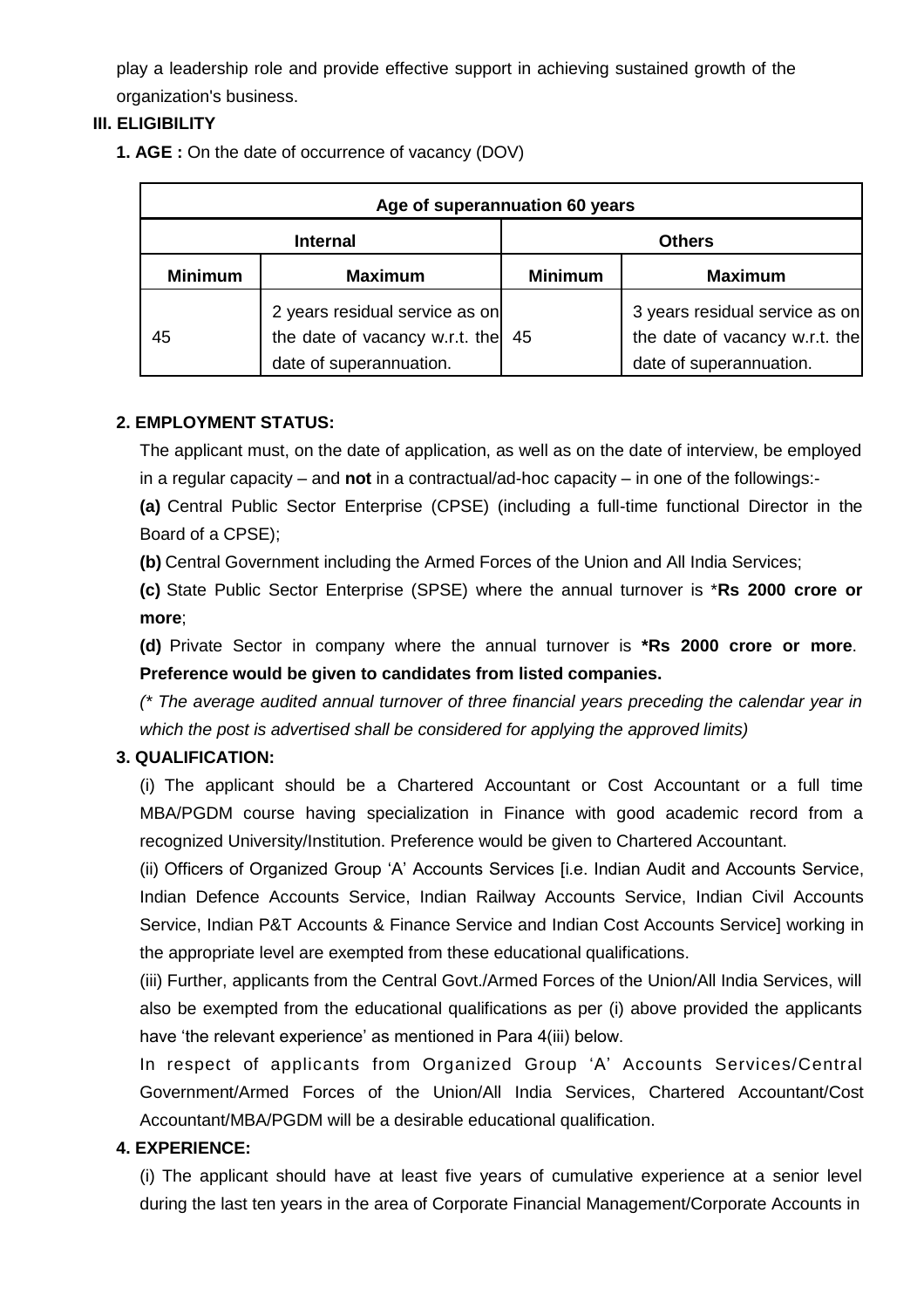an organization of repute.

(ii) Applicants from Organized Group 'A' Accounts Services should have at least five years cumulative experience at a senior level during the last ten years in the area of Corporate Financial Management/Corporate Accounts.

(iii) 'The relevant experience' in respect of applicants from Central Government/Armed Forces of the Union/All India Services would include at least seven years of cumulative experience at a senior level during the last ten years in the area of Corporate Financial Management/Corporate Accounts.

## **5. PAY SCALE:**

# **(a)Central Public Sector Enterprises-**

## **Eligible Scale of Pay**

- (i) Rs. 7250-8250 (IDA) Pre 01/01/1992
- (ii) Rs. 9500-11500 (IDA) Post 01/01/1992
- (iii) Rs. 20500-26500 (IDA) Post 01/01/1997
- (iv) Rs. 51300-73000 (IDA) Post 01/01/2007
- (v) Rs. 120000-280000 (IDA) Post 01.01.2017
- (vi) Rs. 18400-22400 (CDA) Pre-revised post 01.01.1996
- (vii) Rs. 37400-67000 + GP 10000 (CDA) post 01.01.2006
- (viii) Rs. 144200-218200 (Level 14) CDA post 01.01.2016

The minimum length of service required in the eligible scale will be one year for internal candidates, and two years for others as on the date of vacancy.

**(b)**

**(i) Applicants from Central Government / All India Services** should be holding a post of the level of Joint Secretary in Government of India or carrying equivalent scale of pay on the date of application.

**(ii) Applicants from the Armed forces of the Union** should be holding a post of the level of Major General in the Army or equivalent rank in Navy/Air Force on the date of application.

**(c)**

**Applicants from State Public Sector Enterprises/ Private Sector** should be working at Board level position or at least a post of the level immediately below the Board level on the date of application on the date of application.

## **6. CONDITION OF IMMEDIATE ABSORPTION FOR CENTRAL GOVERNMENT OFFICERS**

Central Government Officers, including those of the Armed Forces of the Union and the All India Services, will be eligible for consideration only on immediate absorption basis.

## **IV. DURATION OF APPOINTMENT**

The appointment shall be for a period of five years from the date of joining or upto the date of superannuation or until further orders, whichever is earlier.

## **V. SUBMISSION OF APPLICATIONS**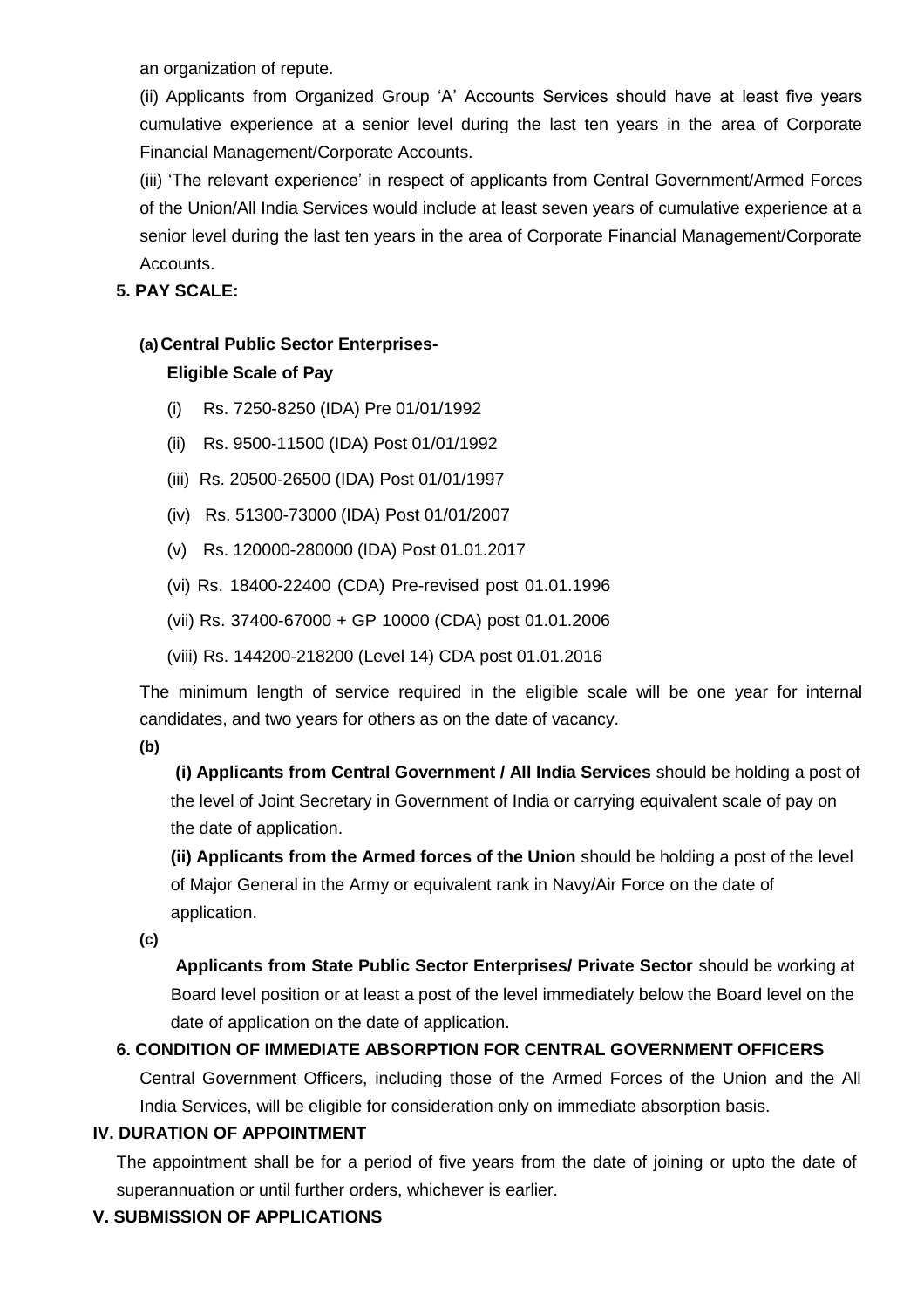## **Applicants should submit their applications on-line only as per the format.?**

**1.** The applicants should submit their applications through proper channel as follows:

(a) Government Officers, including those of the Armed Forces of the Union and All India Services: through Cadre Controlling authority;

(b) CMDs/MDs/Functional Directors in CPSE: through the concerned Administrative Ministry;

(c) Below Board level in CPSE: through the concerned CPSE;

(d) CMDs/MDs/Functional Directors in State PSE: through the concerned Administrative Secretary and Cadre Controlling Authority, if any, of the State Government;

(e) Below Board level in SPSE: through the concerned SPSE;

(f) Private Sector: directly to the PESB.

**2.** Applicants from Private Sector must submit the following documents along with the application form:

**(a)** Annual Reports of the Company in which currently working for the 3 financial years preceding the calendar year in which the post is advertised **(please provide URL or attach/enclose copies** );

(b) Whether the company is listed or not; if yes, the documentary proof (**please provide URL or attach/enclose copies**);

(c) Evidence of working at Board level or at least a post of the level immediately below the Board level;

(d) Self-attested copies of documents in support of age and qualifications;

(e) Relevant Jobs handled in the past with details.

## **VI. UNDERTAKING BY THE APPLICANT**

An applicant has to give an undertaking as a part of the application that he/she will join the post, if selected. If an applicant does not give such undertaking, the application would be rejected.

## **1. For candidates from Central Government/Armed Forces of the Union/ All India Services**

(a) The appointment is on immediate absorption basis.

(b) If a candidate conveys his/her unwillingness to join after the interview is held, he/she would be debarred for a period of two years from the date of interview, for being considered for a Board level post in any CPSE.

(c) Further, if a candidate conveys his/her unwillingness to join after the issue of offer of appointment, he/she would be debarred for a period of two years from the date of offer of appointment for being considered for a Board level post in any CPSE.

## **2. For candidates from CPSE**

a. If a candidate conveys his/her unwillingness to join after the interview is held, he/she would be debarred for a period of two years from the date of interview, for being considered for a Board level post in any CPSE other than the one to which the candidate belongs.

b. Further, if a candidate conveys his/her unwillingness to join after the issue of offer of appointment, he/she would be debarred for a period of two years from the date of offer of appointment for being considered for a Board level post in any CPSE other than the one to which the candidate belongs.

## **3. For candidates from SPSE/ Private Sector**

a. If a candidate conveys his/her unwillingness to join after the interview is held, he/she would